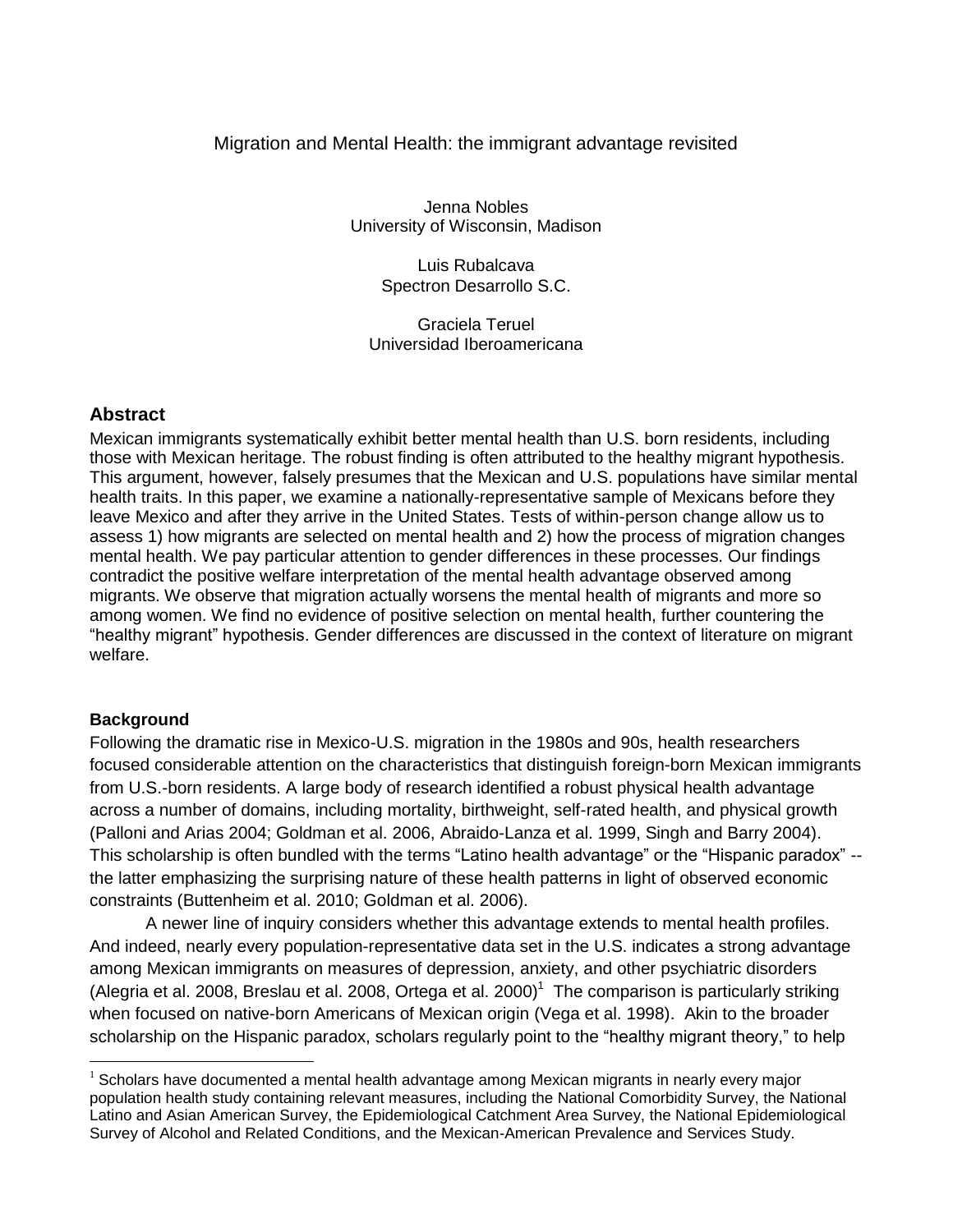explain these patterns (Burnam et al. 1987, Grant et al. 2004). That is, either good mental health, or characteristics which predict good mental health, are necessary to successfully migrate to the U.S.

Problematically, the vast majority of current research on migrant mental health relies upon cross-sectional U.S. data to make these assertions.<sup>2</sup> As a result, our understanding of migrant mental health is limited in several ways. Properly assessing the healthy migrant hypothesis requires a comparison between migrants and non-migrants in Mexico and this comparison should be made *prior* to migrant departure. Observing an advantage among a migrant group and attributing it to positive selection presumes that the Mexican and U.S. populations have similar distributions of mental health characteristics.

Second, most major data sets in the U.S. undersample undocumented migrants and as a result, little systematic research on the mental health of this population exists (Sullivan and Rehm 2005). Yet, the undocumented population comprised, at minimum, half of the movement between Mexico and the U.S. in the 2000s (Passel and Cohn 2011).

Third, and perhaps most importantly, the *process* of migration is unlikely to be neutral with respect to effects on mental health. Theories of mental health, including those emphasizing stress, family disruption, social support, discrimination, and role ambivalence suggest that new migrants are at increased risk for compromised mental health (e.g., Finch, Kolody, and Vega 2000, Grzywacz et al. 2006, Sullivan and Rehm 2005, Vega, Kolody, and Valle 1987). An observed advantage relative to native born U.S. residents is insufficient and potentially misleading information for assessing the wellbeing of this population.

Our research fills these gaps by studying mental health using a novel, nationallyrepresentative sample of Mexican households that includes assessments of migrant health collected in Mexico before departure and in the United States after migration. We examine selection into migration on indicators of mental health – as well as selection on the correlates of mental health. Then, adjusting for this selection process using within-person temporal comparisons, we estimate the effects of migration on mental health trajectories.

The inquiry is valuable for several reasons. By analyzing selection into migration with a prospective survey, we are able to appropriately test the healthy migrant theory and thereby shed light on the origins of the immigrant mental health advantage observed in the U.S. By analyzing how mental health *changes* in the process of migration, we complement existing research measuring the broader effects of Mexico-U.S. migration flows. That is, research increasingly emphasizes the effects of migration on sending and receiving communities; yet because of the dearth of bi-national longitudinal data, we have little research about the effects of migration on migrants themselves. Poor mental health is a particularly worthy outcome of study, as it is a strong predictor of lowered productivity among adults and worse nutrition and education outcomes of their children (Campbell et al. 2007, Das et al. 2007, Greenberg et al. 1999). Finally, understanding these effects help us contextualize the welfare interpretation of the migrant mental health "advantage"; in the presence of declining health, the wellbeing of this marginalized population warrants further attention.

#### **Data and Method**

 $\overline{a}$ 

Data for the study come from the Mexican Family Life Survey, a nationally-representative, longitudinal household study in Mexico. The survey was first fielded in 2002 and interviewed members of 7,400 households in 150 communities. In 2005, over 90% of households were successfully followed, with

 $2$  For a notable exception, see Breslau and colleagues' research (2011) which adds cross-sectional data from Mexico to compare disorder prevalence.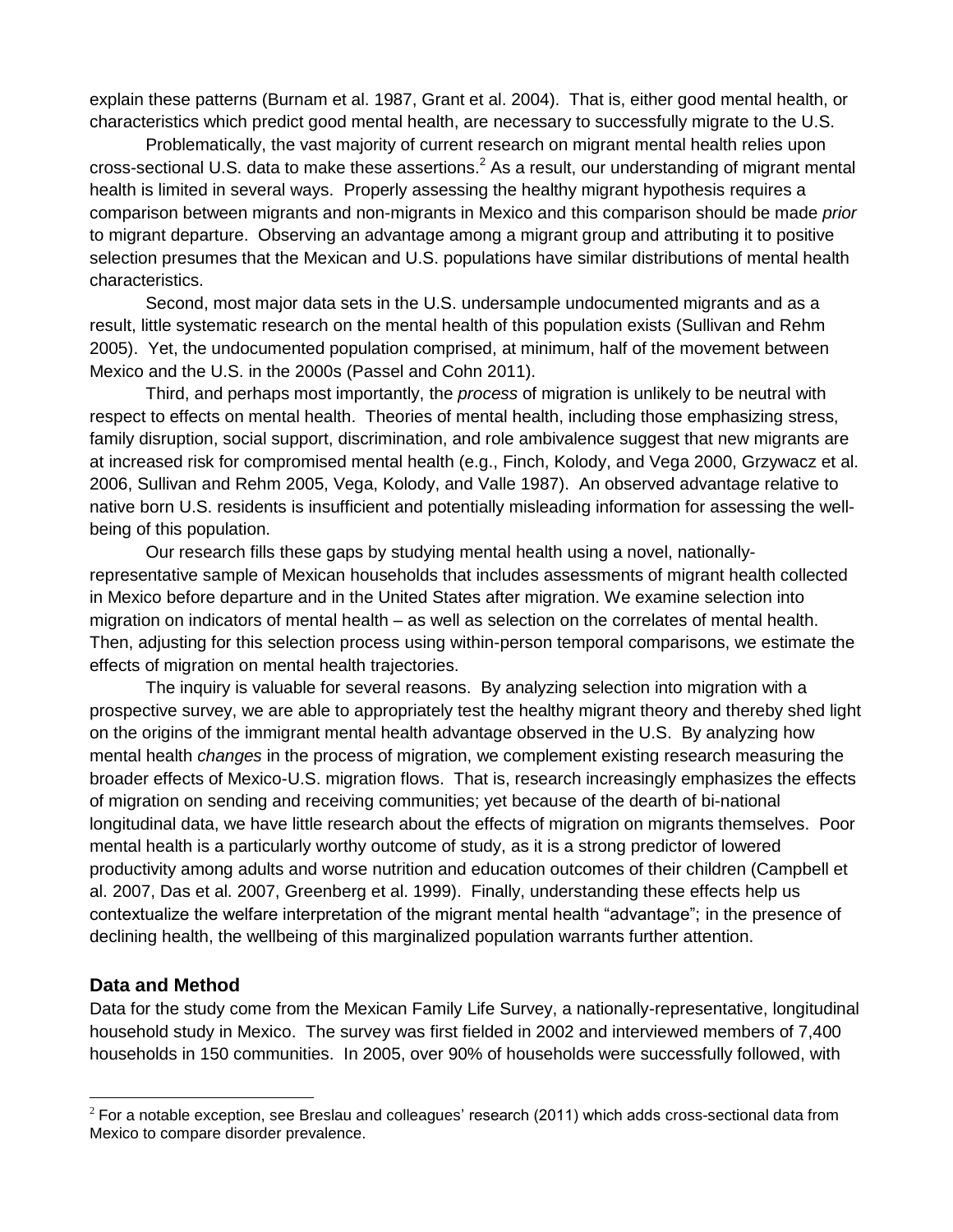concerted efforts to track migrants into the United States. Despite a high proportion of unauthorized movement among migrants, 90% of those in the U.S. at the second wave were successfully reinterviewed (Rubalcava and Teruel 2008).

The MxFLS combines rich individual, household, and community level socioeconomic, health, and demographic information. In both 2002 and 2005, a mental health module collected data from all adult respondents (ages 15 and older) on 21 depressive symptoms. These questions capture various elements of distress, including sadness, loneliness, and fear; the exhibition of physical symptoms such as headache; and feelings of pessimism, uselessness, and a wish to die. Together, the symptoms can be combined into a scale that has been validated against other mental health inventories in Mexico (Calderón 1997), and has been used in several studies of mental health in Mexico (e.g., Das et al., 2007).

Of the 21 indicators, two items alone explain over 50% of the variation in the depression scale responses in the 2002 data. These are the frequency with which respondents express feeling "tired of life" and "a wish to die." As such, the 2005 MxFLS U.S. survey asked migrants to report on these particular indicators of psychological well-being. Thus, along with the full depression scale, these indicators are the focus of this study.

Our analytical approach proceeds in three steps. We begin by regressing emigration  $(\theta)$ between 2002 and 2005 on indicators of mental health (*MH*) measured in 2002, adjusting for age (eq. 1).

1.  $\theta_{2002-2005} = \alpha + \beta M H_{i,2002} + \gamma A_{i,2002}$  (+  $\sum \delta' C_{i h c, 2002}$ ) +  $\varepsilon$ 

A significant  $\beta$  estimate indicates that migrants are positively or negatively selected on depressive symptoms. If this finding persists in the presence of controls that likely drive both mental health and emigration (*Cihc*, such as gender, wealth, family structure, and region of origin), it provides evidence that selection occurs on *mental health itself*, versus the correlates of mental health.

We then estimate the effect of migration on depressive symptoms. To improve the interpretation of these estimates as causal effects, we develop a set of individual-level fixed effect regressions using pooled 2002 and 2005 data (eq 2). The fixed effect ( $\mu_i$ ) adjusts for all time-invariant confounding characteristics, whether or not they can be observed. This is particularly important in the presence of a self-reported outcome; any enduring person-specific response bias is also removed from these estimates. The specification is substantively identical to a first-differenced regression; the estimate of interest is thus the coefficient on the interaction between the measure of emigration status (*Ei*) and the dummy indicating the 2005 survey wave (*St*). The MxFLS data allow us to adjust for a number of time-varying covariates  $(C<sub>ihct</sub>)$  in these regressions as well.

2. 
$$
\beta_{it} = \tau S_t + \rho (E_i * S_t) + \sum \delta' C_{i h c t} + \mu_i + \varepsilon
$$

Third, given theories about the origin of depressive symptoms, we test for heterogeneity in these findings by employment status, social networks, duration of movement, and family living arrangements. Finally, using data on migration intentions and on the mental health of *returned* U.S. migrants, our analysis concludes with tests of possible threats to the causal interpretation of the findings.

#### **Preliminary Findings**

Between 2002 and 2005, 4% of the adult population migrated to the United States. Coefficients estimated on the depressive symptom indicators are shown in Table 1. We find no evidence of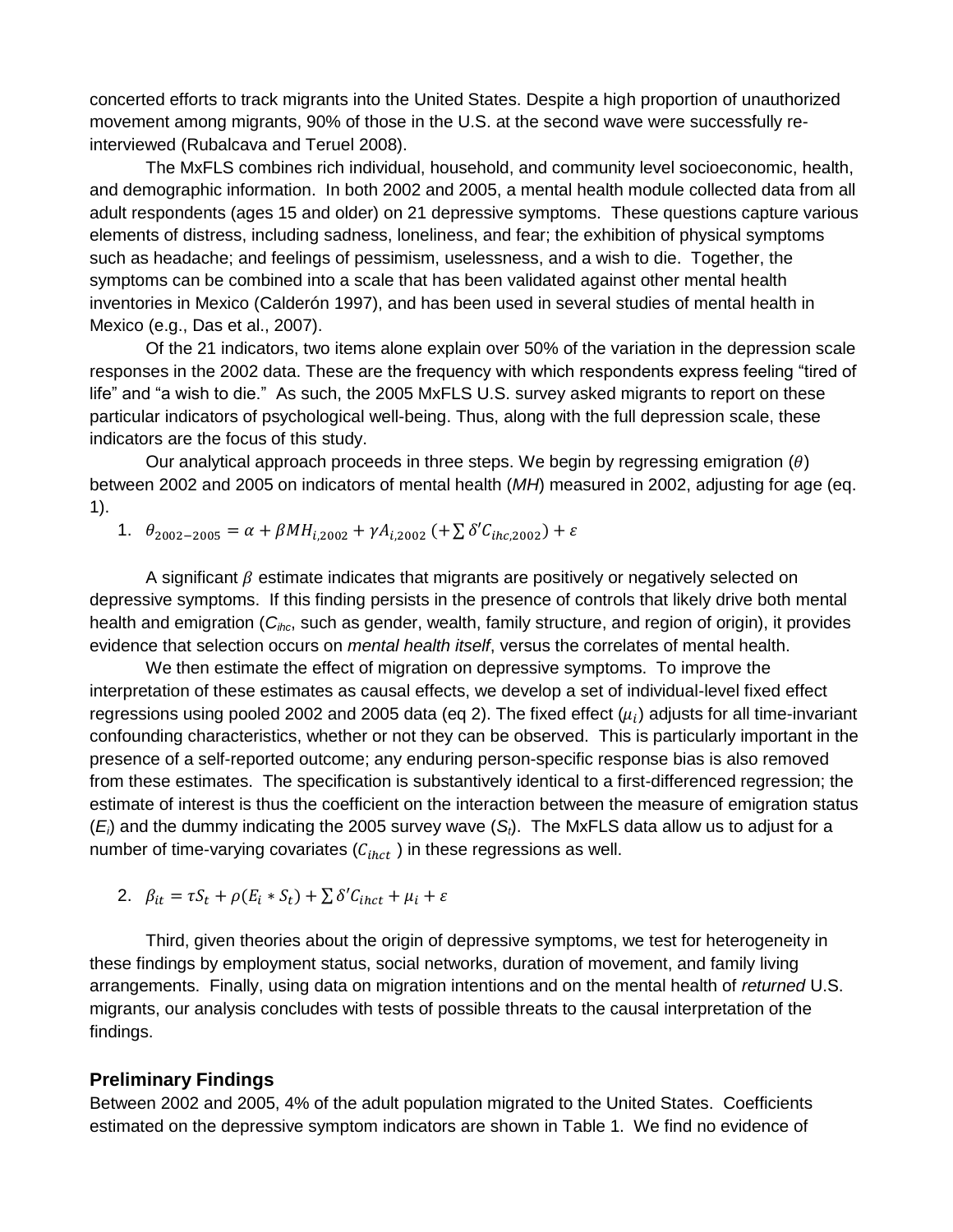positive selection on mental health. In fact, female migrants may be *more* likely to exhibit depressive symptoms relative to female non-migrants. These findings persist when controls for a number of demographic and socioeconomic measures are introduced into the specifications (results not shown). The data thus indicate little support for the healthy migrant theory.

When we examine the effect of migration on migrants (Table 2), we find no effect on expressions of a wish to die. By contrast, we observe significant and large increases in the frequency with which men and women experience feeling "tired of life." Notably, the estimate for women is substantively larger than that for men. In combination, the results point to a more complicated and concerning profile of mental health among Mexican immigrants than is typically described in population research on migrant mental health. Our subsequent work will elaborate on these findings.

| <b>I ADIC 1. OCICUMIT INTO O.O. IMIGRATURI, MICAICAH AQUITS ZUUZ-ZUUJ</b> |          |          |          |          |  |
|---------------------------------------------------------------------------|----------|----------|----------|----------|--|
| Rural                                                                     |          | Urban    |          | All      |  |
| Males                                                                     | Females  | Males    | Females  | Adults   |  |
|                                                                           |          |          |          |          |  |
| 0.000                                                                     | 0.001    | 0.000    | $-0.000$ | 0.000    |  |
| [0.000]                                                                   | [0.000]  | [0.000]  | [0.000]  | [0.000]  |  |
| $-0.006$                                                                  | $-0.006$ | 0.013    | $-0.006$ | $-0.000$ |  |
| [0.016]                                                                   | [0.009]  | [0.014]  | [0.004]  | [0.005]  |  |
| 0.013                                                                     | $0.044*$ | $-0.006$ | $-0.009$ | 0.005    |  |
| [0.034]                                                                   | [0.022]  | [0.018]  | [0.006]  | [0.008]  |  |
| 2,521                                                                     | 3,274    | 3,346    | 4,321    | 13,462   |  |
|                                                                           |          |          |          |          |  |

| Table 1. Selection into U.S. Migration, Mexican adults 2002-2005 |  |
|------------------------------------------------------------------|--|
|------------------------------------------------------------------|--|

|                                                     |  | Table 2. Estimates of individual-level change in expressions of depressive symptoms |  |  |
|-----------------------------------------------------|--|-------------------------------------------------------------------------------------|--|--|
| based on migration status, Mexican adults 2002-2005 |  |                                                                                     |  |  |

| <u>babba bir iniyidildir bididdi, moxibari ddalib 2002 2000</u> |            |               |  |  |  |  |
|-----------------------------------------------------------------|------------|---------------|--|--|--|--|
| Comparison with change in                                       | Wishing to | Feeling       |  |  |  |  |
| outcomes among those who                                        | die        | tired of life |  |  |  |  |
| stayed in Mexico                                                |            |               |  |  |  |  |
| All Adults                                                      |            |               |  |  |  |  |
| Migrants in the U.S.                                            | 0.006      | $0.111*$      |  |  |  |  |
|                                                                 | [0.030]    | [0.051]       |  |  |  |  |
| Rural Males                                                     |            |               |  |  |  |  |
| Migrants in the U.S.                                            | $-0.009$   | $0.156*$      |  |  |  |  |
|                                                                 | [0.018]    | [0.063]       |  |  |  |  |
| Rural Females                                                   |            |               |  |  |  |  |
| Migrants in the U.S.                                            | $-0.111$   | $0.268*$      |  |  |  |  |
|                                                                 | [0.111]    | [0.108]       |  |  |  |  |
| Urban Males                                                     |            |               |  |  |  |  |
| Migrants in the U.S.                                            | 0.041      | $-0.008$      |  |  |  |  |
|                                                                 | [0.031]    | [0.075]       |  |  |  |  |
| Urban Females                                                   |            |               |  |  |  |  |
| Migrants in the U.S.                                            | [0.060]    | 0.106         |  |  |  |  |
|                                                                 | [0.073]    | [0.083]       |  |  |  |  |